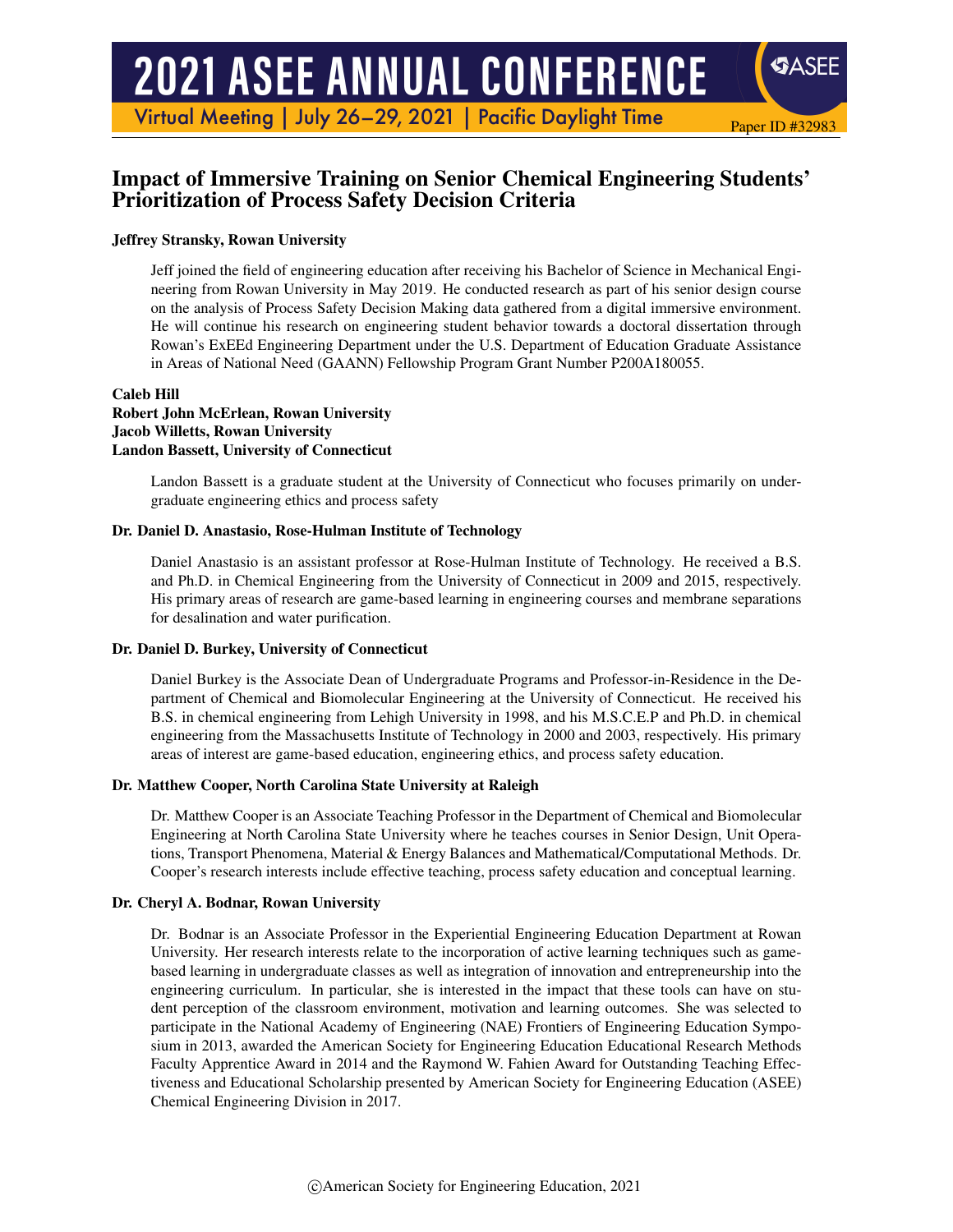# **Impact of Immersive Training on Senior Chemical Engineering Students' Prioritization of Process Safety Decision Criteria**

#### **Introduction**

Process safety is becoming a greater focus of chemical plant design and operation due to the number of incidents involving dangerous chemical accidents [1]. Since its creation nearly 20 years ago, the Chemical Safety Board (CSB) has investigated 130 safety incidents and provided over 800 safety recommendations to operating chemical facilities. Following a gas well blowout in 2018, the CSB gave a recommendation to the American Petroleum Institute (API) to establish recommended practice on alarm management [2]. Similarly, in 2017, the CSB gave a recommendation to Arkema Inc. to update their emergency response training following a hurricane that caused a fire at one of their manufacturing sites [3]. Many times, CSB-led investigations resulted in new regulations and standards that are enforced by the Occupational Safety and Health Administration (OSHA) or the Environmental Protection Agency (EPA) [4], [5]. These critical recommendations positively impact not only the plant workers but also the surrounding community and the environment [1].

While these safety measures enhance industrial safety culture, it is important that process safety also be integrated into university-level engineering curricula to promote safety culture while future engineers are still developing. Integrating process safety into the curriculum prepares students by familiarizing them with the difficult decisions they will be required to make in professional practice. ABET, the engineering program accreditation body, acknowledges the value of early, appropriate training within their program guidelines "Criteria for Chemical Engineering Curriculum" which states that recognition and assessment of the hazards associated with chemical processes must be included in the curriculum for program accreditation [6]. Based on this requirement, many institutions have taken the approach to integrate process safety into their curriculum using video case studies, adding entire courses to cover hazard identification, and including safety lectures in design courses[7]–[9]. A common theme missing from these methods is instruction on how to approach, recognize, and navigate decisions within a process safety context; a lack of this situational awareness was noted as a key element in industrial process safety incidents [10].

Understanding how students approach process safety decisions is important for developing teaching methods and curriculum that will better prepare them for professional practice. As part of this study, we will measure how students rank criteria associated with process safety decisions, and how these prioritizations change after exposure to a process safety decision making intervention. Through this work, we hope to determine how process safety curriculum may be improved to help better prepare students for process safety decisions within industry.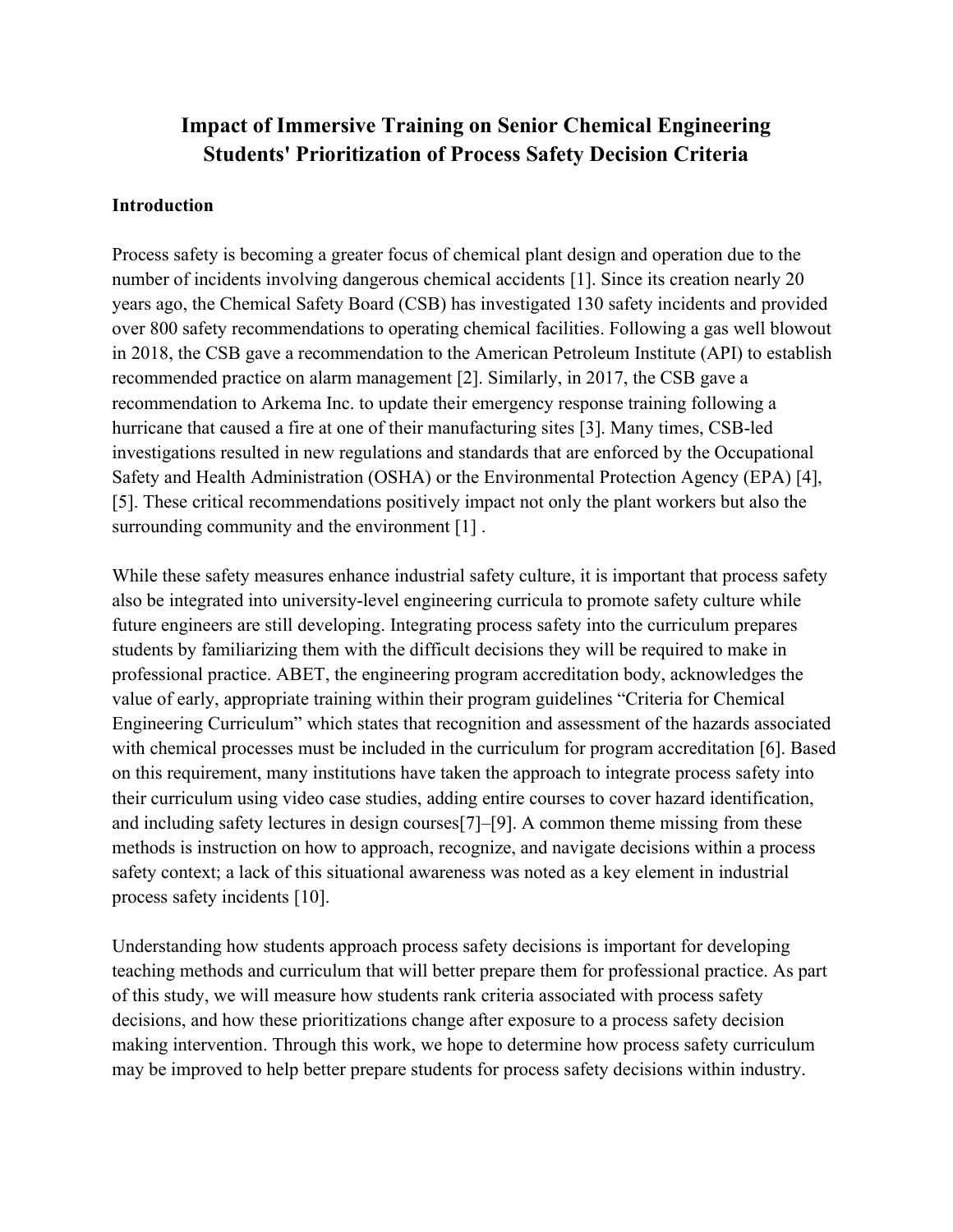#### **Background**

Safety plays a critical role in the chemical process industry because of its potential negative impact on the health of communities and the environment if a failure occurs; Crowl and Louvar acknowledge that " the potential always exists for an accident of catastrophic proportions" (p. 2) [11]. Engineers have implemented multiple preventative strategies such as system modeling and analysis, redundant safety valves, and alarms in an attempt to reduce the chance of failure [11], but these strategies are often found to be limited by shortcomings in human decision making [12]. There is ample reason to add process safety to undergraduate program accreditation due to past process safety incidents [13], but program changes may need to go beyond this. Human decision making has been shown to have a large impact on these incidents, so it is essential to include an emphasis on safety-conscious decision making in undergraduate chemical engineering education [7].

#### *Process Safety Strategies*

Preventative measures are the primary method to ensure safe process operations as identified by Crowl and Louvar [11]. These measures aim to minimize the probability and/or the impact of potential failures often through plant design. Some mechanisms attributing to this include duplicate pumps or holding tanks for emergency use or control systems to automatically actuate valves to regulate flow, temperature, and other variables. Implementing preventative measures is often referred to as an inherently safer design [11]. Many organizations have been established throughout the years to address the dangers of chemical plants and to help create safer chemical plant environments. Strict regulations that require a Hazard Operability (HAZOP) assessment and a Layers of Protection Analysis (LOPA) have been incorporated to ensure proper safety measures are taken [14]. If these are followed, then the result is a chemical facility where the staff have identified all existing risks and are trained to identify potential future risks during operation. While this is a step in the right direction, hazards cannot be fully eliminated. For instance, the Chevron Refinery Fire in 2012 was caused by a segment of pipe previously flagged for repair. The resulting fire injured six plant employees and an estimated 11,000 members of the community sought medical treatment, due to fume exposure. If the operators at the plant properly executed their duties, and the plant maintenance had been performed, this could have been prevented [15]. Similarly, the Pryor Trust gas well had a massive blowout in 2018 that killed 5 employees. This accident involved improper failsafe mechanisms and a series of poor process safety decisions [2]. One example of a poor decision prior to the blowout was the silencing of the entire alarm system. The decision to silence the alarm was made without first determining the source of the alarm. In both of these cases, a plant manager or other involved employees had opportunities to make decisions that would mitigate the risk of an accident, and potentially save lives. A chemical plant cannot operate on its own, so regardless of alarms, hazard analyses, safety valves, or any other preventive and reactive design measures in the process, the safety of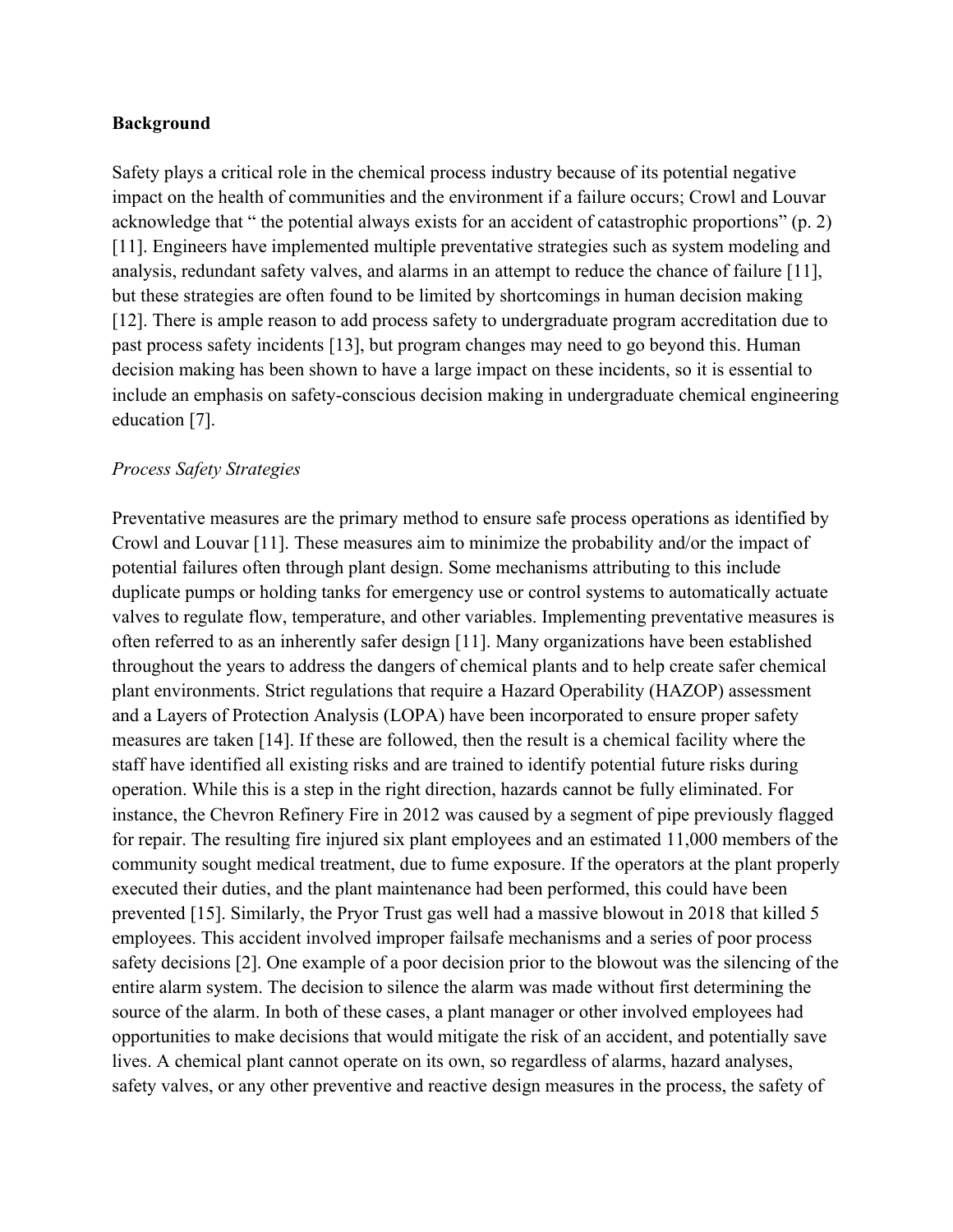its employees and the surrounding community ultimately rests in the hands of anyone making those real time critical decisions [16].

In order to better understand the role of decision making within chemical plants we can refer to the Swiss cheese model, which is a depiction of an organization's defenses against failure. The Swiss cheese model presents a series of barriers (or cheese) which are safety layers in a process system, as shown in Figure 1. Every hole in the slice of cheese identifies a potential weakness or failure in the system. Where these holes align through all slices, a failure will occur [17]. To understand how this model applies to process safety, we refer to the aforementioned Chevron Refinery fire. Barriers of protection may include replacing worn equipment, routinely touring the plant, and shutting down operations during an incident. Any of these barriers have the power to mitigate process safety disasters. However, at the Chevron refinery, these barriers were inhibited by human decisions. The pipe segment, which leaked, had been previously acknowledged to be at risk due to sulfidation thinning, but this barrier of protection was bypassed when the decision was made to overlook this pipe segment while inspecting for thinned pipes. Once the leak had been identified, the decision was made to keep the plant running, instead of shutting it down, aligning the holes in the final safety barrier of the Swiss cheese model. Since it is evident that human decision making is integral to the overall safety of plant operations as poor decisions can impede the effectiveness of other safety barriers, it is necessary to ensure appropriate training is provided to students before they enter the workforce.



**Figure 1. Example of the Swiss cheese model [18].** 

## *Process Safety Education*

Since 1992, the Safety and Chemical Engineering Education (SAChE) program has helped to bring process safety to engineering schools by providing teaching materials and programs for students [19]. After the events of the T2 Laboratories explosion, ABET was advised to adapt their accreditation requirements to incorporate process safety [13], [20]. This adaptation is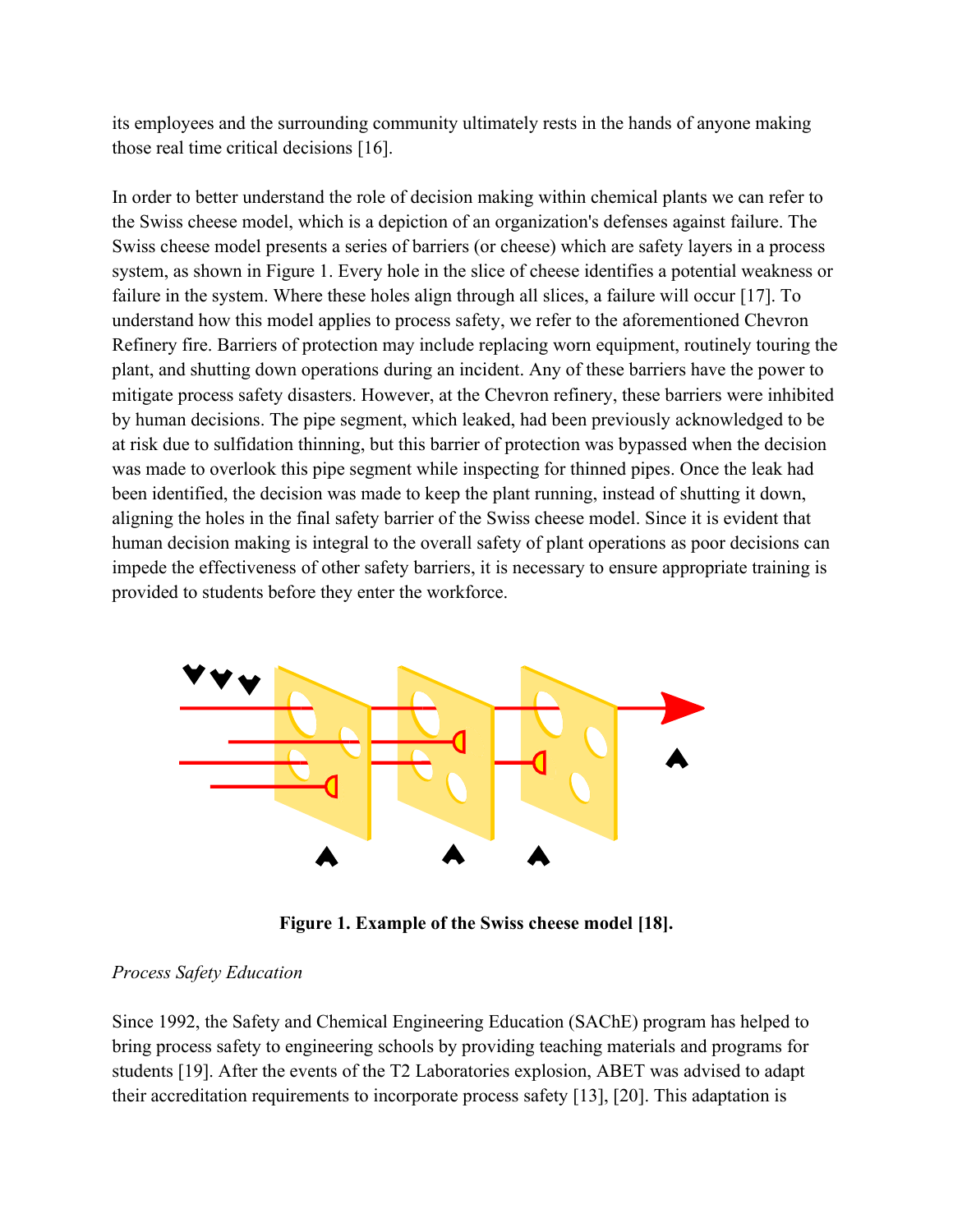evident in ABET's student outcome that states that a student will demonstrate "an ability to recognize ethical and professional responsibilities in engineering situations and make informed judgments, which must consider the impact of engineering solutions in global, economic, environmental, and societal contexts" [6]. Ever since, process safety in undergraduate curricula has been a key component in training today's engineers for their future careers [7]. However, for students who have only seen process safety situations through coursework, it may be challenging to pivot to more complex situations in a professional setting. Willey et al. acknowledged this and developed a program where students performed HAZOP analysis on the facilities of a university campus [10]. This provided students with hands-on experience in a safe environment. Although this may provide useful experience in hazard identification, students still require experience in process safety decision making to effectively prepare them for industry.

It is apparent that although it is necessary for students to learn the foundations of preventative design, all chemical engineering undergraduates should also complement this with instruction on how to approach, recognize, and navigate process safety decisions. Such efforts will help students be better prepared for professional practice.

#### **Research Questions**

The purpose of this study is to examine how senior chemical engineering students prioritize decision criteria that is relevant in process safety decision making and if this changes due to exposure to a virtual process safety decision making environment. The two research questions that this study addresses are:

- 1. How do senior chemical engineering students prioritize safety in comparison to criteria such as budget, personal relationships, plant productivity, and time in a process safety context?
- 2. How does senior chemical engineering students' prioritization of decision making criteria (budget, personal relationships, plant productivity, safety, and time) change after exposure to a virtual process safety decision making environment?

## **Methods**

This section will contain an overview of our study design, a description of the intervention Contents Under Pressure (CUP)*,* and discuss the data analysis performed.

## *Study Design*

This study consisted of a semester long pre-/post- research design involving the use of CUP as an intervention. A total of 187 senior chemical engineering students, enrolled in either a senior design or process safety course from three different institutions, participated in the study. In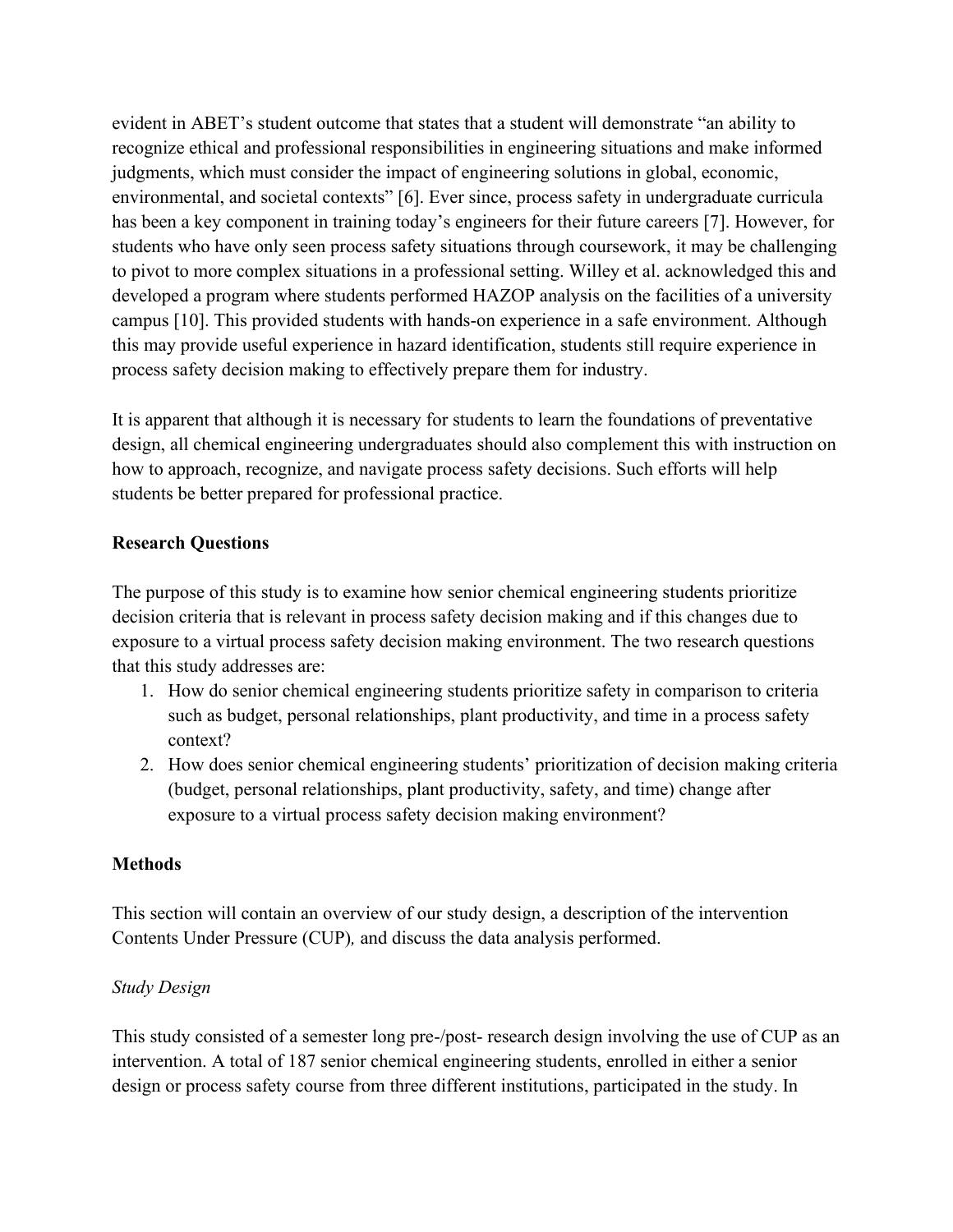order to understand how senior chemical engineering students prioritize criteria relevant to process safety decisions, they were asked to complete a pre-reflection where they sequentially ranked the criteria (budget, personal relationships, plant productivity, safety, and time) based on how important they thought these were within a chemical plant environment. Numerical interpretation of this ranking resulted in the most important item receiving a score of 1 and the least important item receiving a score of 5. After completion of the pre-reflection, the students were given 30 days to complete the CUP intervention. A post-reflection was then provided with the same ranking question used in the pre-reflection to determine how the game influenced the senior chemical engineering students' prioritization of process safety criteria.

#### *Decision Making Criteria*

The criteria in this study were budget, personal relationships, plant productivity, safety, and time. These decision making criteria were selected as they can be found across a variety of professions including the process industry. In the medical field, the quality and safety of patient care is influenced by financial pressures, as found in multiple studies [21], [22]. Although the contexts of the medical field and process industry differ, they both rely on high-risk decision making. Such an example promotes the role of safety and budget criteria in decision making. Construction management education highlights the importance of investing time towards planning at the beginning of a project as it impacts the site safety and project quality [23]. This example promotes the role of time, safety, and (plant) productivity criteria in decision making. These examples do not show evidence of the role of personal relationship criteria; however, affect bias, or bias derived from pleasures or fears has been acknowledged as a limitation of an engineer's judgment [24]. As such, the role of personal relationships may still exist.

#### *Contents Under Pressure*

The intervention used in this study is the immersive digital environment called *Contents Under Pressure* (CUP; shown in Figure 2)*.*  Previous detailed descriptions of CUP are provided in other sources [25], [26]. Student users are able to access this environment on their personal computers through a website link provided through their course. Within this environment, users are placed in the role of a plant manager and prompted to make various decisions throughout the course of a virtual day. Each "day" lasts roughly fifteen minutes and there are fifteen total days to the narrative.



**Figure 2. Screenshot of standard** *Contents Under Pressure* **gameplay card prompt with two possible choices.**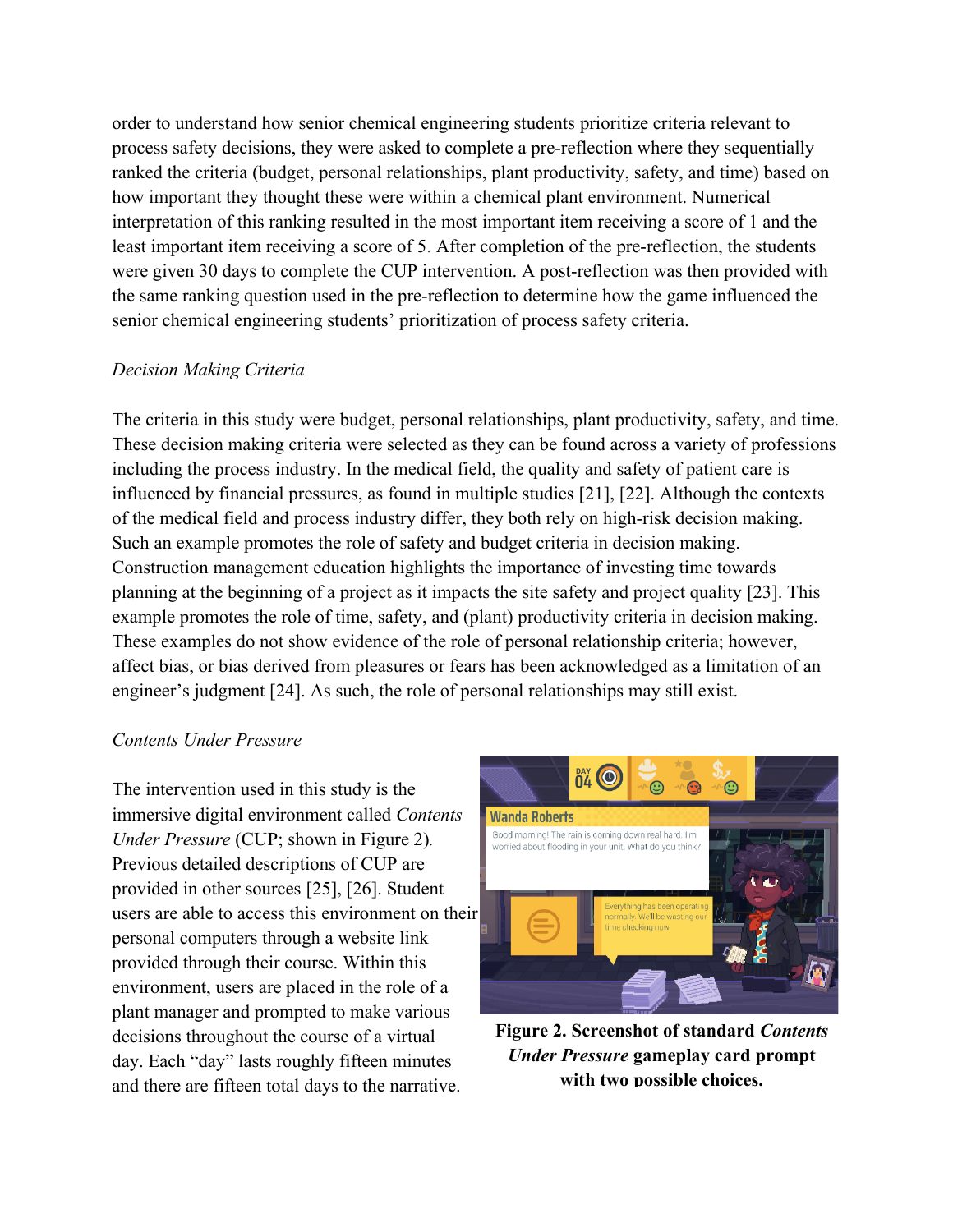As the plant manager, the user takes responsibility for the employees and the plant where they encounter situations including accidents, chemical leaks, and employee conflict. The climax of the narrative is a hurricane that stretches the plant and its employees to their limit.

When CUP starts, the user, acting as a mid-level manager, interacts with various characters, ranging from a safety inspector to subordinate employees to the user's own supervisor. All of the user's decisions take place in their office, as shown in Figure 2. The user responds to characters through card prompts that appear on the screen. The user can choose between two options for each dilemma they face (an example of this behavior is shown in Figure 2).

There are four meters at the top of the screen, as shown in Figures 2 and 3, that represent process safety criteria: time (shown by the clock), safety (shown by the hard hat), personal reputation (shown by the silhouette of a person with a star), and plant productivity (shown by the dollar sign). When deliberating how to respond to the dilemma presented, hovering the cursor over the response card will also highlight the meters that will be affected by that choice. No information is provided as to whether this will increase or decrease the meter reading. The status of each meter is gauged by a face that becomes sad and red when at low levels and green and happy when at high levels. The user's goal is to keep



**Figure 3. Screenshot of** *Contents Under Pressure* **failure screen from too low of a safety meter.** 

the meters as high as possible. In the event that one of these meters becomes too low, a failure is recorded as shown in Figure 3. When a failure occurs, the meter returns to the halfway mark, and the narrative resumes. These failure records alongside the final meter ratings are what ultimately determine the user's score at the end of the immersion.

Some of the questions or statements presented require critical thinking and the ability to balance competing criteria. For example, in one of the prompts, it is revealed that a heavy rainstorm is predicted to hit the plant and your supervisor asks if you are going to prepare the plant for possible flooding or forego the preparations to meet your production quotas. Any deviation from the scheduled work will impair the productivity metric but preparing for the storm could improve the safety metric. This dilemma highlights how students are forced to make decisions when faced with competing criteria such as safety and plant productivity. Throughout CUP, users will make many types of decisions that force them to balance and compare competing process safety criteria such as budget, personal relationships, plant productivity, safety, and time.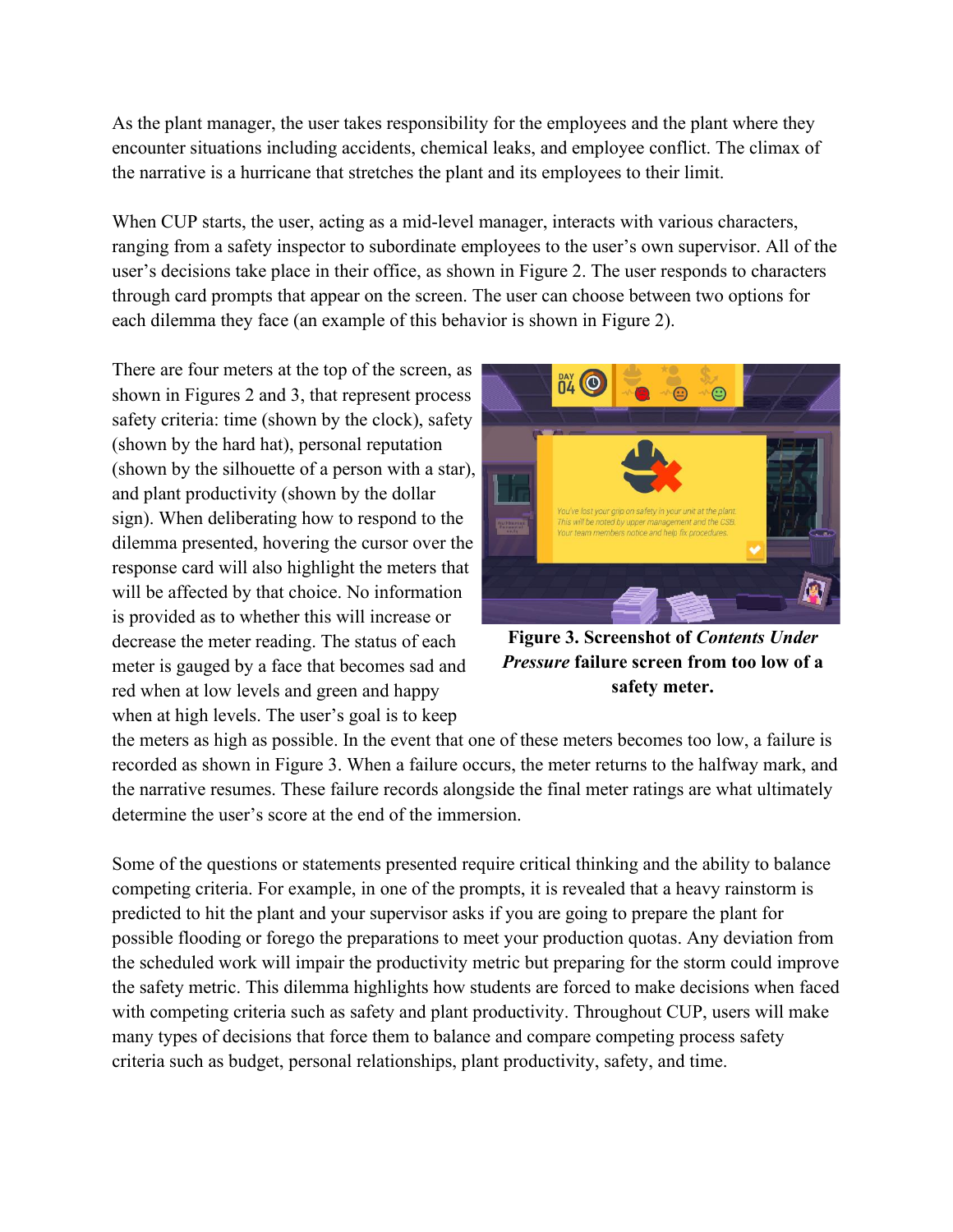### *Data Analysis*

The first research question sought to understand how certain process safety criteria is prioritized through students' ranking. Descriptive statistics (mean and standard deviation) of criteria were calculated to preliminarily evaluate if differences in ranking existed. In determining whether there were any differences in the rankings of the criteria on the pre-reflection, we used a Friedman test and a Wilcoxon-sign-rank post hoc test due to the use of ordinal data [27]. Multiple comparisons  $(n=10)$  were made as part of the data analysis, leading to an increased probability of a false positive reading (Type 1 error), so each p-value had a Bonferroni adjustment factor of 10 applied [28]. The magnitude of difference between the rankings of criteria was evaluated using Cohen's d for effect size [29], [30].

The second research question sought to understand how the criteria prioritization changed after training with the CUP intervention. This analysis also began by calculating descriptive statistics (mean rankings and standard deviations). The same statistical comparison used on the prereflection data for answering the first research question was applied to the post-reflection data. In addition, response differences between the pre- and post-reflections were compared using a paired t-test with Cohen's d applied for determination of effect size [29], [30].

#### **Results and Discussion**

The purpose of this study is to gain insight in how senior chemical engineering students prioritize safety with respect to other criteria and how this prioritization changes after engagement with an immersive digital environment, CUP. This section will present results and discussion for both research questions.

## *Research Question 1*

The first research question was *how do senior chemical engineering students prioritize safety in comparison to criteria such as budget, personal relationships, plant productivity, and time in a process safety context?* Results obtained from the student pre-reflection rankings of the process safety criteria are shown in Table 1, where a rating of 1 represented highest priority and a rating of 5 represented lowest priority. The average sequence of importance students had for these criteria were: safety, plant productivity, budget, time, and personal relationships.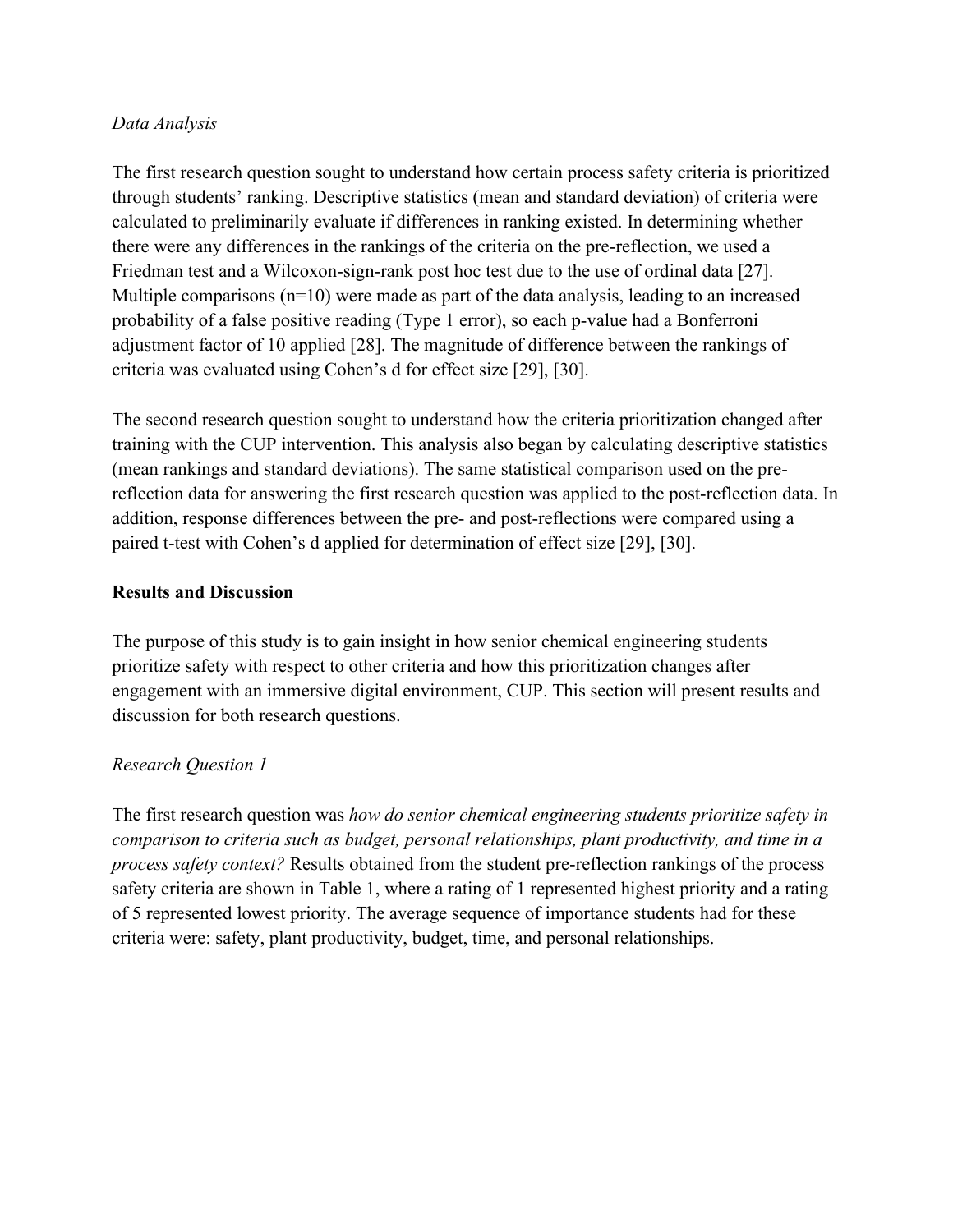|                       | <b>Budget</b> | Personal<br>Relationships Productivity | Plant | Safety | Time |
|-----------------------|---------------|----------------------------------------|-------|--------|------|
| Mean<br>Ranking       | 3.05          | 4.23                                   | 2.70  | 1.11   | 3.90 |
| Standard<br>Deviation | 0.89          | 1.08                                   | 0.94  | 0.44   | 1.00 |

#### **Table 1. Descriptive statistics from the pre-reflection.**

In order to determine if a statistical difference exists among the prioritization of criteria, a Friedman test was performed, which was found to be highly significant,  $p<0.001$ . This indicates students did perceive some criteria to be more important to their decisions than others; however, this test alone does not reveal individual prioritization differences between pairs of criteria. Thus, a post hoc Wilcoxon-signed-rank test was performed between every pair of criteria to evaluate what relationships exist. This analysis found that each comparison was highly significant (*p*<0.001) except when comparing the rankings of personal relationships to time, which had a slightly lower p-value ( $p=0.050$ ). These results allow us to say with certainty that students perceive these criteria to have different levels of importance. We used effect size to measure the magnitude of difference in students' perceived importance of these criteria. The results of these comparisons including Cohen's d effect sizes, are given in Table 2. Only two of the ten comparisons have effect sizes that are not large or very large, which may appear alarmingly frequent. However, effect sizes from 1.2 to 3.7 simply represent that 2% to 38% of the two distributions overlap [30]. Because ranking data are ordinal instead of continuous, lacking overlapping distributions in this case may make sense.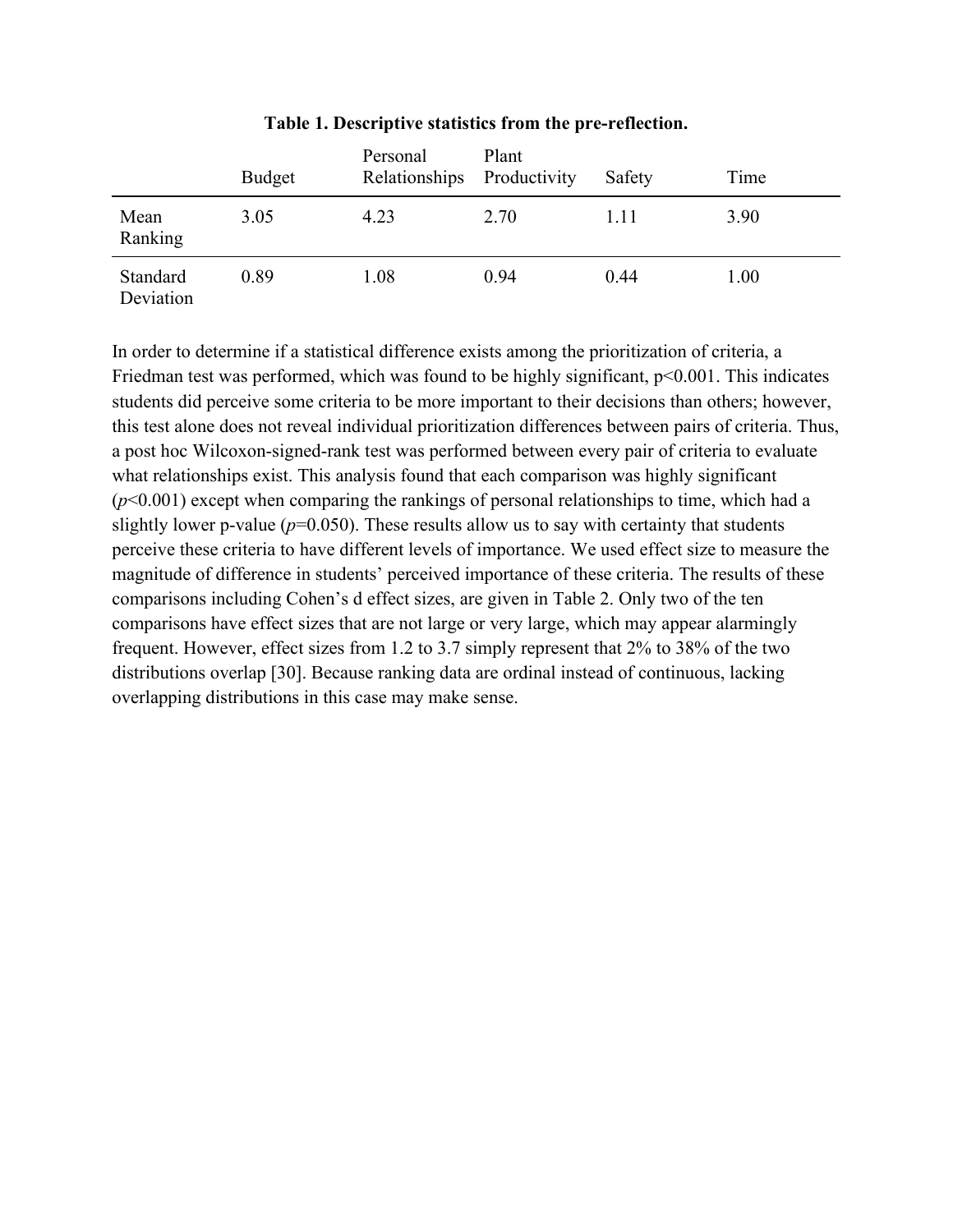| Table 2. Comparison between pairs of criteria rankings from the pre-reflection using the |  |
|------------------------------------------------------------------------------------------|--|
| Wilcoxon-signed-rank test and Cohen's d for effect size.                                 |  |

| Criteria                                    | P-value         | Effect Size [29] |
|---------------------------------------------|-----------------|------------------|
| <b>Budget - Personal Relationships</b>      | $p<0.001***$    | $1.20$ , large   |
| <b>Budget - Plant Productivity</b>          | $p<0.001***$    | $0.43$ , small   |
| Budget - Safety                             | $p<0.001***$    | 2.62, very large |
| Budget - Time                               | $p<0.001***$    | $0.82$ , large   |
| Personal Relationships - Plant Productivity | $p<0.001***$    | 1.60, very large |
| Personal Relationships - Safety             | $p<0.001***$    | 3.77, very large |
| Personal Relationships - Time               | $p < 0.050$ *** | $0.38$ , small   |
| Plant Productivity - Safety                 | $p<0.001***$    | 2.05, very large |
| Plant Productivity - Time                   | $p<0.001***$    | $1.23$ , large   |
| Safety - Time                               | $p<0.001***$    | 3.40, very large |

Before engaging with CUP, senior chemical engineering students had ranked personal relationships to be the least important criteria to process safety decisions. In comparison to any other criteria there was a highly significant difference using the Wilcoxon-sign-rank test. As discussed, personal relationships were identified as a decision criterion because it was recognized to influence an engineer's rationalization [24]. Human factors in decision making, such as affect bias and the role of personal relationships, has been under-studied [16]. Similarly, the large effect sizes in these results might suggest students discount the value of personal relationships because they do not understand its role in process safety decision making, possibly due to a lack of experience with these types of decisions.

Tables 1 and 2 show there is a clear prioritization of the safety criteria among senior chemical engineering students. However, this may be unrealistic within professional practice given how some of the presented case studies, such as the Chevron Refinery fire or Pryor Trust Well blowout, showed an imbalance of safety criteria with other competing criteria. At the Chevron Refinery, it is possible production requirements influenced the decision to maintain operation once the leak had been identified [15]. Thus, student rankings on this reflection may not be accurate of their behaviors in the work environment. Research has shown that surveys and reflection results can be confounded with inaccurate responses, either intentionally or unintentionally. Intentionally, individuals may possess social desirability bias, causing them to behave or provide evidence that they align with the desirable results of the context [31]. The pre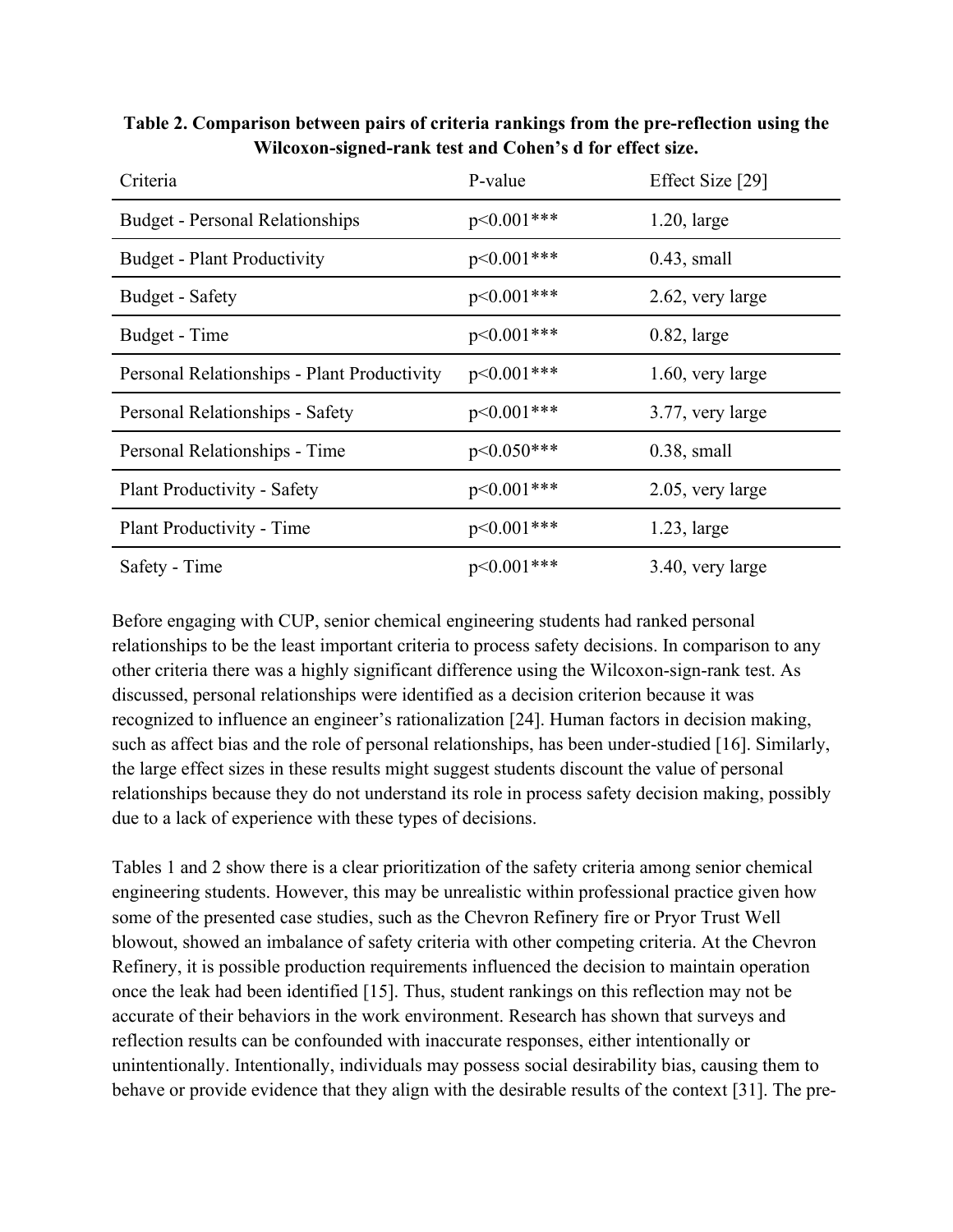reflection used in this study was given in the context of a senior design or process safety course that had planned to use CUP in their curriculum. As such, students may have felt obligated to rank safety as their highest priority to align with the context of the course. Unintentionally, individuals may wrongly predict their behavior with a phenomenon known as behavioral forecasting [32], [33]. Regardless of context, students may sincerely believe they hold safety as their priority but lose sight of this when immersed in complex work dilemmas. It is unclear to what extent these two confounds come into play in how students respond to the reflection due to a lack of further data. In either case, further evidence would only be able to be gathered by placing the individual in multiple different contexts where expected behaviors may be different or measuring their behavior within an actual process safety environment after completion of the ranking. The implication of this discussion is that the pre-reflection design may be limited, and further investigation would be required to truly gage how students prioritize safety with respect to other criteria.

#### *Research Question 2*

The second research question investigated as part of this study was, *how does senior chemical engineering students' prioritization of decision making criteria change after exposure to a virtual process safety decision making environment*? The Friedman test on the post-reflection rankings was found to be highly significant  $(p<0.001)$ . This test on the post-reflection results suggest students are still perceiving certain criteria to be more important than others. A comparison between pairs of criteria from the post-reflection using a post-hoc Wilcoxon-signrank test is shown in Table 3 to determine which specific criteria students perceive as more important than others.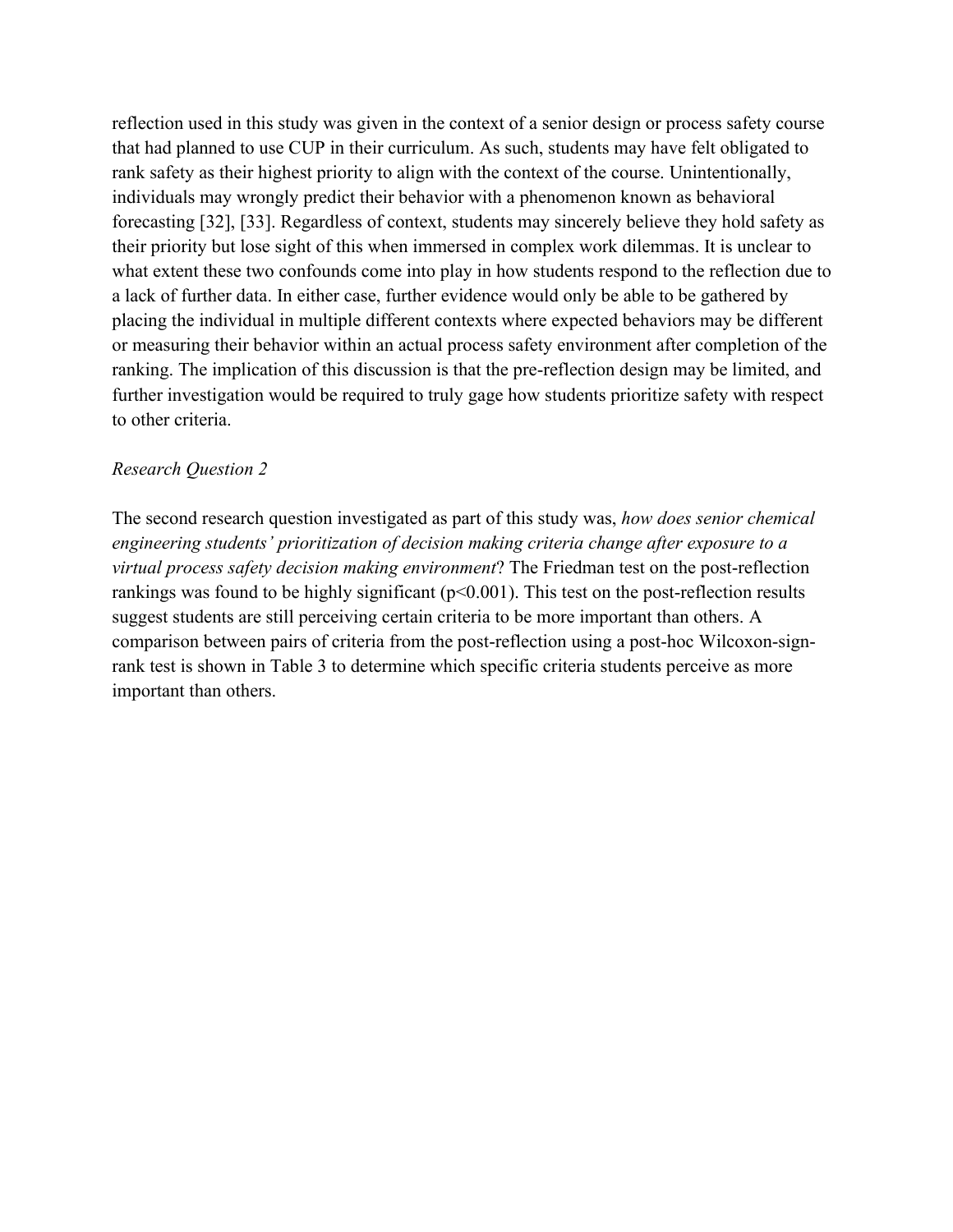| Criteria                                    | P-value         | Effect Size [29] |
|---------------------------------------------|-----------------|------------------|
| <b>Budget - Personal Relationships</b>      | $p < 0.060$ *** | $0.35$ , small   |
| <b>Budget - Plant Productivity</b>          | $p<0.001***$    | $1.14$ , large   |
| Budget - Safety                             | $p<0.001***$    | 3.01, very large |
| Budget - Time                               | $p<0.001***$    | $0.56$ , medium  |
| Personal Relationships - Plant Productivity | $p<0.001***$    | $0.69$ , medium  |
| Personal Relationships - Safety             | $p<0.001***$    | 2.27, very large |
| Personal Relationships - Time               | $p<0.001***$    | $0.88$ , large   |
| <b>Plant Productivity - Safety</b>          | $p<0.001***$    | 1.61, very large |
| Plant Productivity - Time                   | $p<0.001***$    | 1.70, very large |
| Safety - Time                               | $p<0.001***$    | 3.73, very large |

**Table 3. Comparison between pairs of criteria rankings from the post-reflection using the Wilcoxon-signed-rank test and Cohen's d for effect size.**

During the pre-reflection students might have perceived budget and plant productivity to be similar criteria given the small effect size shown in Table 2 ( $p<0.001$ ; Cohen's d=0.43, small effect). Yet, during the post-reflection, after the immersion with CUP*,* this is not the case where we see a decrease in the prioritization of budget while the average ranking of plant productivity stayed approximately the same shown in Table 3 ( $p<0.001$ ; Cohen's d=1.14). In designing the reflection prompt, budget and plant productivity were differentiated because of the situations built into CUP. Budget was designed to account for spending decisions that impact the plant productivity meter in CUP. For example, when posed with a request from an employee to buy new gloves, the user may respond with: "There must be gloves we can borrow from another unit today." Whereas plant productivity was designed to account for labor decisions that impact the productivity meter in CUP. When posed with a request from an employee to join them for a lunch out, the user may respond with: "I'm not taking lunch today. I need to worry about preparing the plant." Through the students' experience with CUP, it is possible that they gained new perspectives on the nuances associated with these two competing criteria in process safety decision making. Based on the information currently available, it is not yet possible to understand the granular details as to why students perceive the importance of these two competing criteria to be so different after the intervention. Further qualitative analysis of students' perspectives on these rankings may provide additional insight but were unfortunately out of the scope of this immediate work.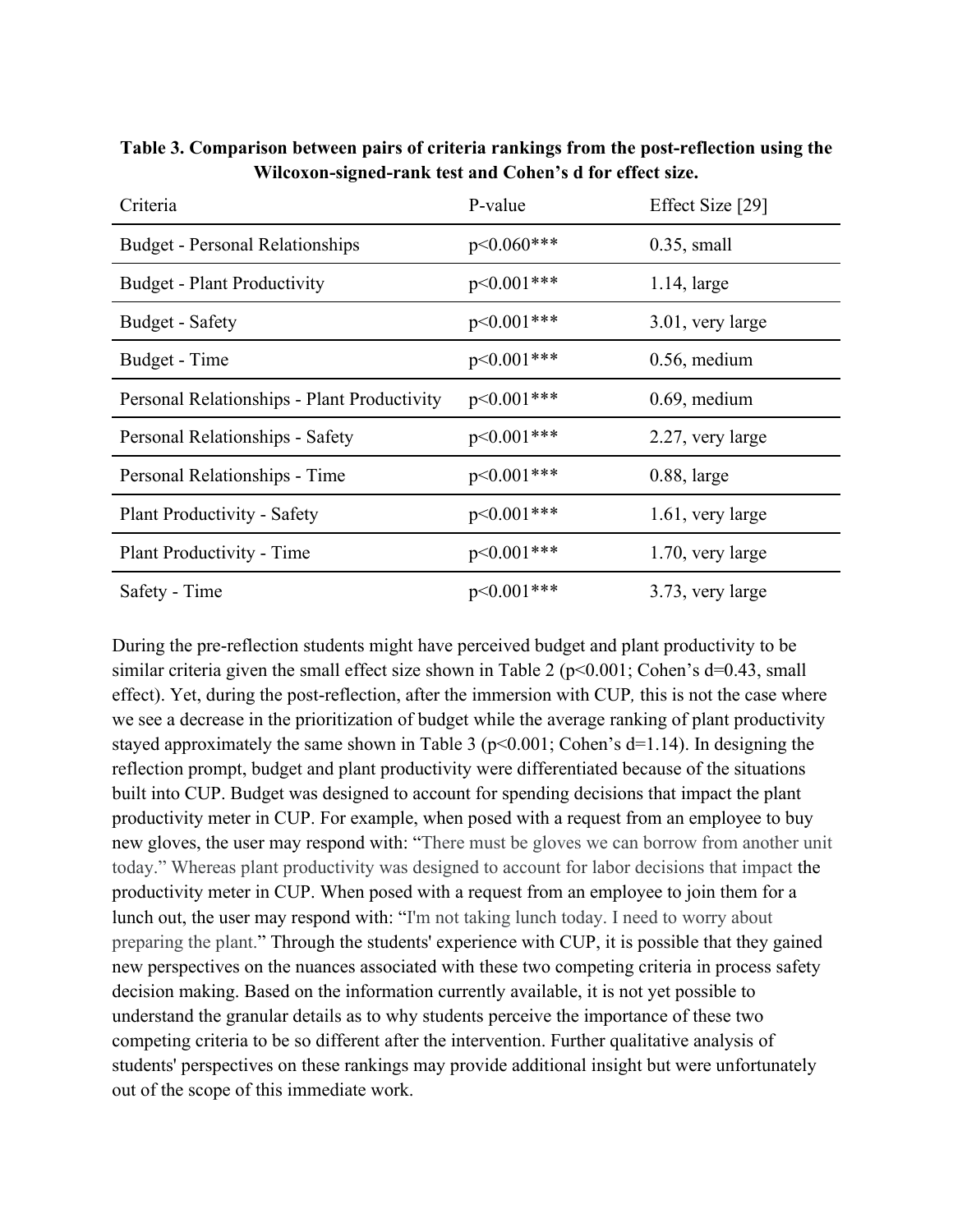To understand how each individual criterion changed, a paired t-test was performed. These results, along with effect sizes for pre- and post-reflections, are shown in Figure 4.



## **Figure 4. Pre- and post-reflection results compared using paired t-tests with p-value and Cohen's d effect size presented over each criteria's mean ranking and standard deviation error bars.**

During the pre-reflection, personal relationships were ranked as the least important criteria. After the immersion with CUP, the paired t-test showed a highly significant increase in the prioritization of personal relationships with a large effect size. This suggests that exposure to CUP may have demonstrated to students how difficult it is to make process safety decisions when neglecting relationships with others. Friedman and Greehaus note that a balance between family and career might lead to the most satisfaction in life by increasing the capacity of selffulfillment [34]. As such, Personal Relationships may have increased in importance because the students related it with satisfaction. CUP promotes acknowledging the importance of personal relationships through feedback to the user's choices. For example, the user may make the choice to stay late at work to create a hardworking image for their supervisor, but a feedback card may reveal staying late at work has led to them missing a dinner with their family. Situations like this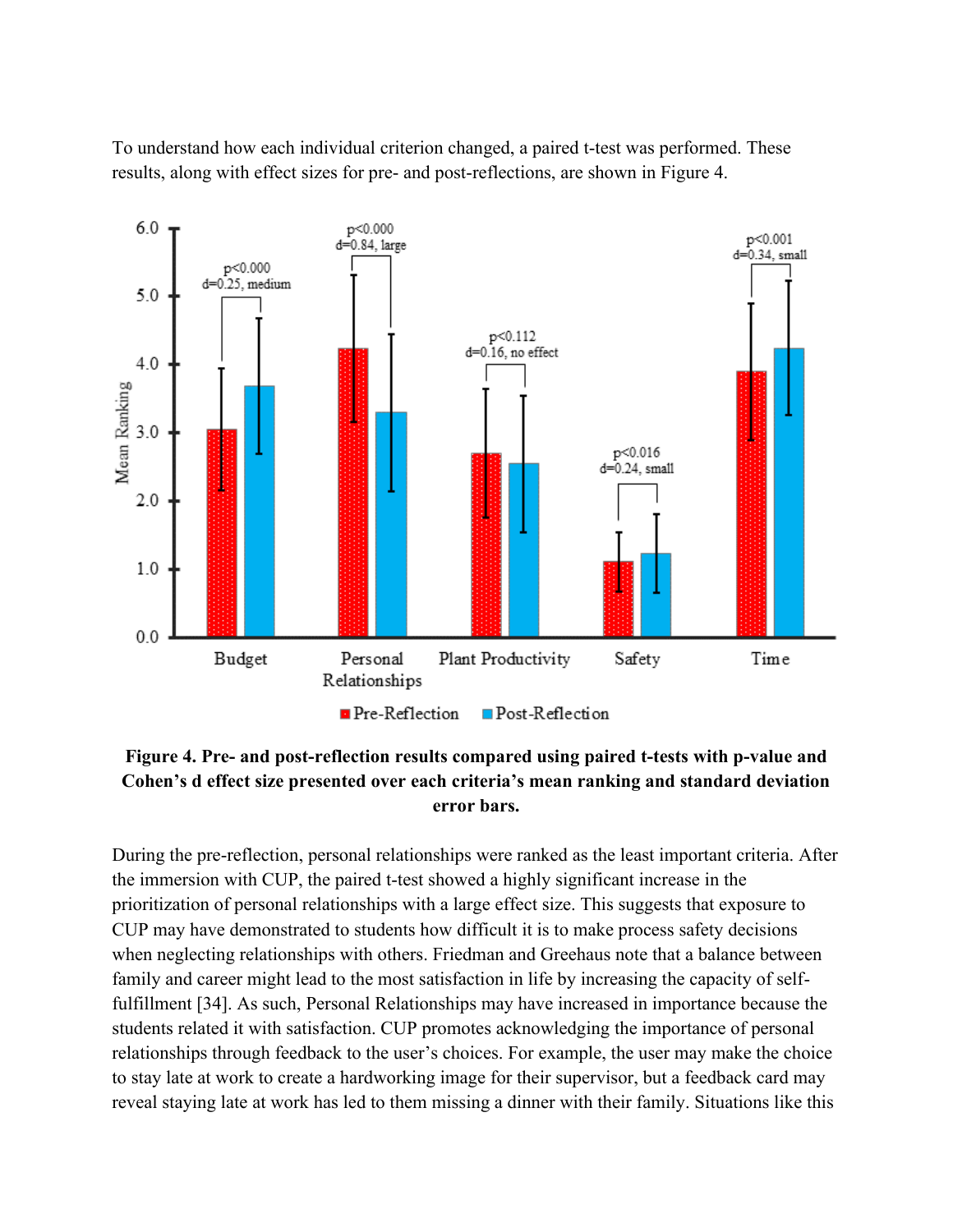help promote the balance between family and career satisfaction discussed by Friedman and Greenhaus [34]. The desire to uphold this balance may permeate into the working environment as seen with the role of affect bias in decision making [24]. The goal of CUP is not to force students into a predefined mold of priorities. Instead, CUP is designed to reveal the complexities of process safety decisions. In this case, the realignment of priorities shows students are acknowledging their initial evaluation of personal relationships may have under ranked its role, and it may not reflect that which they will hold in industry.

From the paired t-test, safety decreased in importance with a small effect size. Earlier discussion in response to Research Question 1 acknowledged that this prioritization may not always be the case, and the role of social desirability bias and behavioral forecasting in the ranking obtained is still unclear. As of now, we see students' prioritization of safety is largely unchanged, but further immersion could lead to other results. A previous study using CUP had found evidence of change in students' moral reasoning, but the extent of change was limited to the duration of the immersion [35]. If the duration of CUP is too short, then the intervention might not be authentic in capturing the complexities of decision making resulting from being occupied in the process industry over a longer term.

The goal for this study was to help senior chemical engineering students acknowledge the complexities associated with process safety decisions, which have competing criteria. As such, the current results demonstrate that immersion through exposure to CUP does modify how senior chemical engineering students perceive certain competing criteria in light of being faced with a more authentic representation of these decisions but does not yet explain fully why these changes may have occurred.

## *Limitations*

This study consisted of approximately 200 senior chemical engineering students from three US institutions. The findings may be limited in that the sample does not capture differences in criteria prioritization associated with culture or country background. Thus, findings could differ if sampled in other cultural contexts. In addition, the CUP intervention is specific to the field of process safety and to chemical engineering students. These findings may not be generalizable to other industries because of the nature of the intervention.

## **Implications and Conclusions**

Industrial processes commonly use preventative safety measures, but these are often inhibited by poor personal decision making. Unfortunately, mechanisms of process safety decisions are not widely studied in academia. Thus, this work aims to bolster chemical engineering education by understanding how senior chemical engineering students rank competing criteria within process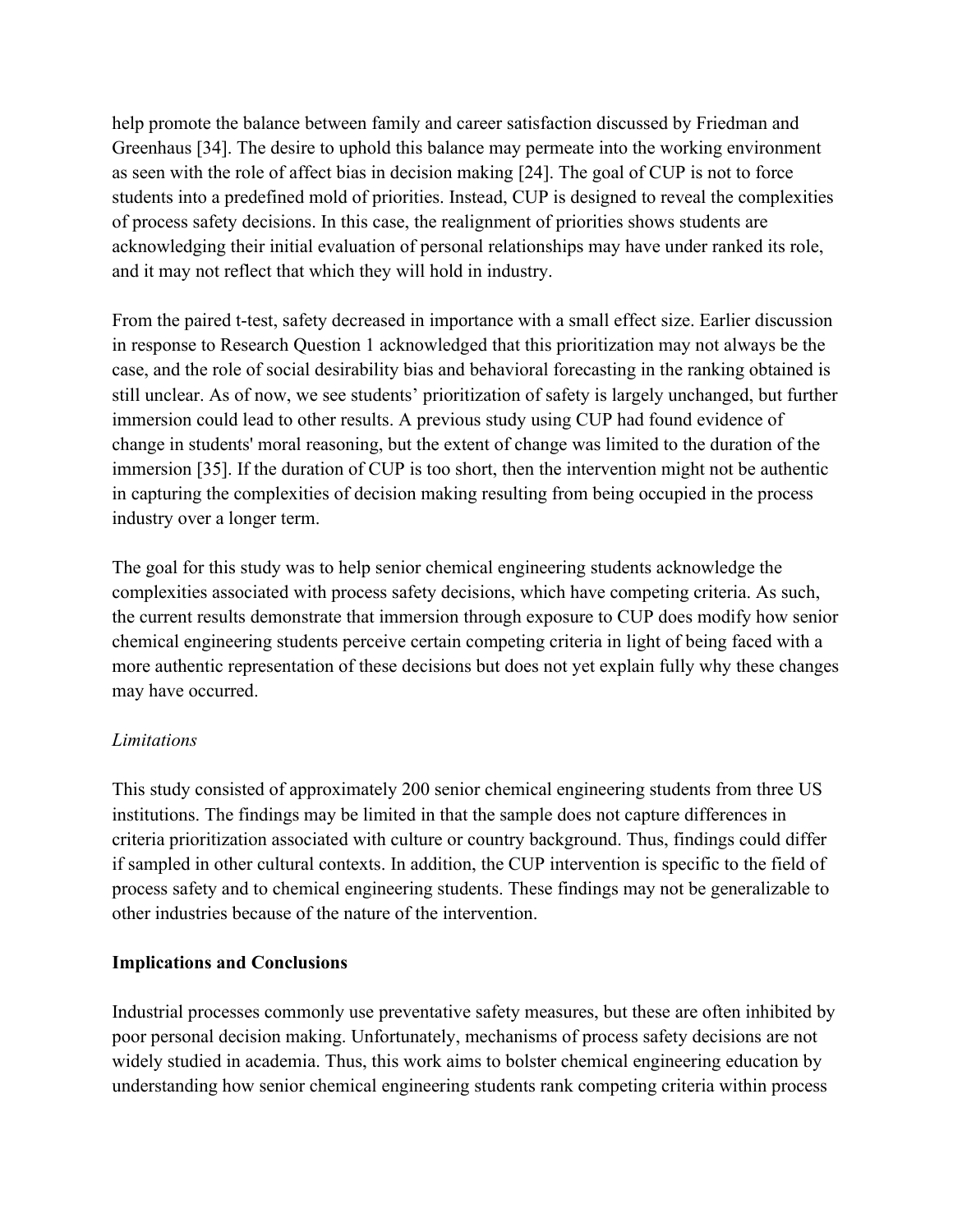safety decisions based on exposure to the CUP digital immersive environment. The results showed senior chemical engineering students heavily prioritized safety, which does not align with some of the decisions made in case studies highlighting process safety incidents. As a result, further studies should be done to investigate the role of social desirability bias and behavioral forecasting to gain insight on the sincerity of responses to the reflection prompts in CUP. Ranking results obtained after the immersion showed students perceived budget and plant productivity differently than prior to this experience. It is currently unclear why plant productivity was ranked as more important but further investigation will be done in the coming months. In addition, the results showed a significant increase in the prioritization of personal relationships after the CUP immersion. Without the immersive training, students may undervalue the importance of this criteria, but with immersive training, students may realize that personal relationships play a greater role in their decisions and may help them derive satisfaction from their work. This observation supports the use of CUP in process safety courses to help students acknowledge how complex decisions may be and that the priorities they hold as undergraduates may differ from those they may form once working in the process industry.

#### **Acknowledgements**

The work was supported by NSF Improving Undergraduate STEM Education [IUSE DUE#1711376, 1711644, 1711672, and 1711866] for which the authors are very grateful.

The authors would also like to thank Filament Games for their partnership in development of *Contents Under Pressure*.

## **References**

- [1] Occupational Safety Hazard Administration (OSHA), "Recommended Practices for Safety and Health Programs," Washington DC, 2001.
- [2] United States Chemical Safety and Hazard Investigation Board (CSB), "Investigation Report: Gas Well Blowout and Fire at Pryor Trust Well 1H-9," 2019.
- [3] United States Chemical Safety and Hazard Investigation Board (CSB), "Investigation Report: Organic Peroxide Decomposition, Release, and Fire at Arkema Crosby Following Hurricane Harvey Flooding," May, 2018.
- [4] United States Chemical Safety and Hazard Investigation Board (CSB), "Impact report FY 2015," 2016.
- [5] United States Chemical Safety and Hazard Investigation Board (CSB), "Impact Report FY 2016," 2017.
- [6] ABET, "Criteria for Accrediting Engineering Programs," 2018. [Online]. Available: https://www.abet.org/accreditation/accreditation-criteria/criteria-for-accreditingengineering-programs-2019-2020/.
- [7] S. J. Dee, B. L. Cox, and R. A. Ogle, "Connect with Wiley," *Process Saf. Prog.*, vol. 34, no. 4, pp. 316–319, 2015.
- [8] B. K. Vaughen and T. A. Kletz, "Continuing our process safety management journey,"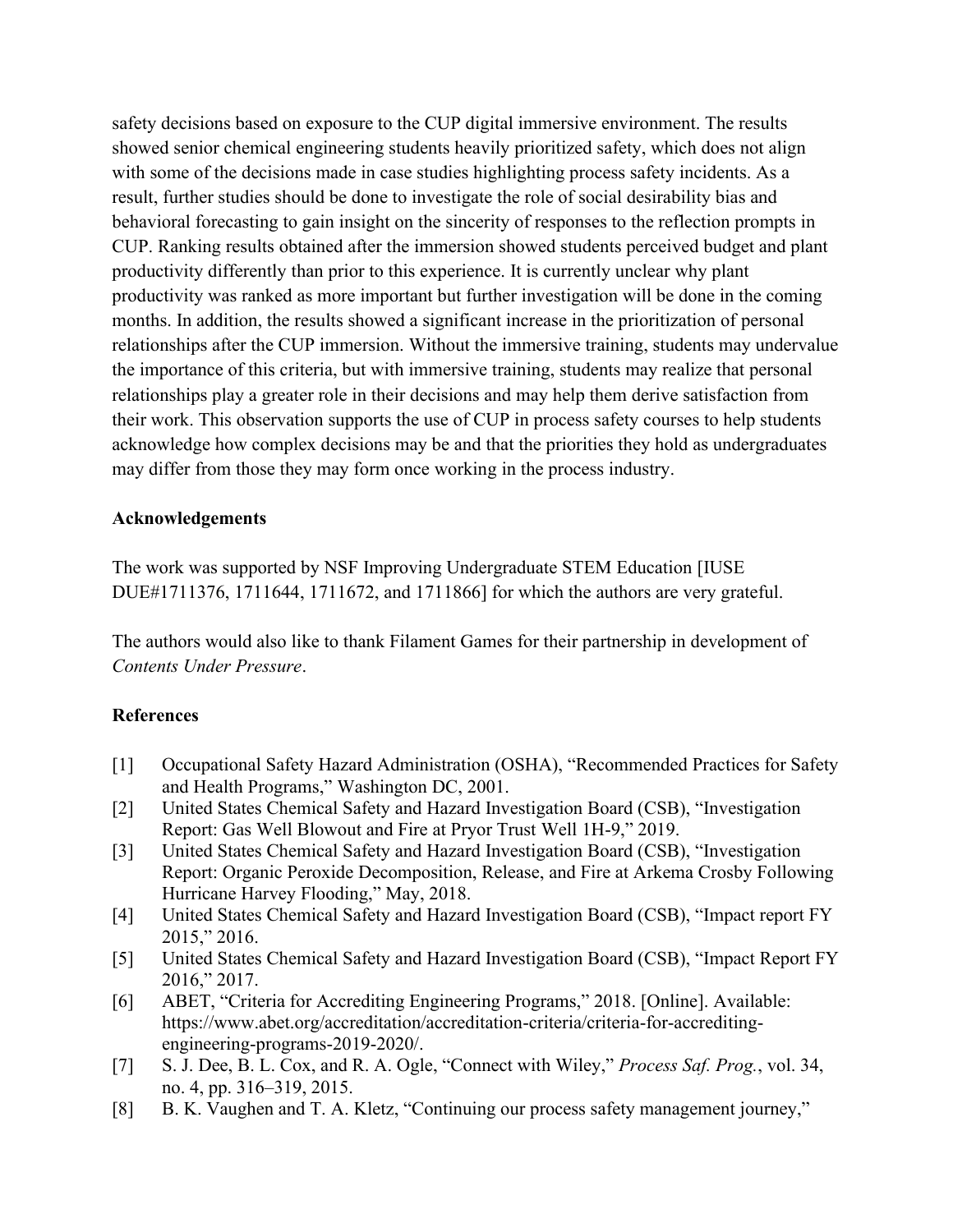*Process Saf. Prog.*, vol. 31, no. 4, pp. 337–342, 2012, doi: 10.1002/prs.11515.

- [9] E. Mkpat, G. Reniers, and V. Cozzani, "Process safety education: A literature review," *J. Loss Prev. Process Ind.*, vol. 54, no. February, pp. 18–27, 2018, doi: 10.1016/j.jlp.2018.02.003.
- [10] R. J. Willey, T. Carter, J. Price, and B. Zhang, "Instruction of hazard analysis of methods for chemical process safety at the university level," *J. Loss Prev. Process Ind.*, vol. 63, no. November 2018, pp. 1–9, 2020, doi: 10.1016/j.jlp.2019.103961.
- [11] D. A. Crowl and J. F. Louvar, *Chemical Process Safety: Fundamentals with Applications*, 3rd ed. Boston: Prentice Hall, 2011.
- [12] J. R. Detert, L. K. Treviño, and V. L. Sweitzer, "Moral Disengagement in Ethical Decision Making: A Study of Antecedents and Outcomes," *J. Appl. Psychol.*, vol. 93, no. 2, pp. 374–391, 2008, doi: 10.1037/0021-9010.93.2.374.
- [13] B. Vaughen, "An approach to help departments meet new abet process safety requirements.pdf," *Chem. Eng. Educ.*, vol. 46, no. 2, pp. 129–134, 2012.
- [14] G. P. Cong, X. Shi, and T. Y. Meng, "HAZOP-LOPA-Based Corrosion Risk Identification and Control," *Appl. Mech. Mater.*, vol. 853, pp. 449–452, 2016, doi: 10.4028/www.scientific.net/amm.853.449.
- [15] United States Chemical Safety and Hazard Investigation Board (CSB), "Final Investigation Report: Chevron Richmond Refinery #4 Crude Unit," 2015.
- [16] P. Baybutt, "Human Factors in Process Safety and Risk Management: Needs for Models, Tools and Techniques," 1996.
- [17] A. Ness, "Lessons learned from recent process safety incidents," *Chem. Eng. Prog.*, pp. 23–29, 2015.
- [18] BenAveling, "Swiss cheese model Graphic," *Wikimedia Commons*, 2020. [Online]. Available: https://en.wikipedia.org/wiki/File:Swiss\_cheese\_model.svg.
- [19] Safety and Chemical Engineering Education, "About," 2020. [Online]. Available: http://www.sache.org/.
- [20] United States Chemical Safety and Hazard Investigation Board (CSB), *Investigation Report: T2 Laboratories, INC*, no. 2008. 2009.
- [21] W. E. Encinosa and D. M. Bernard, "Hospital finances and patient safety outcomes," *Inquiry*, vol. 42, no. 1, pp. 60–72, 2005, doi: 10.5034/inquiryjrnl 42.1.60.
- [22] D. D. Akinleye, L. A. McNutt, V. Lazariu, and C. C. McLaughlin, "Correlation between hospital finances and quality and safety of patient care," *PLoS One*, vol. 14, no. 8, pp. 1– 19, 2019, doi: 10.1371/journal.pone.0219124.
- [23] C. Hendrickson and T. Au, "Quality Control and Safety During Construction," in *Project Management for Construction: Fundamental Concepts for Owners, Engineers, Architects, and Builders*, C. Hendrickson, Ed. Prentice Hall, 2008.
- [24] P. Baybutt, "The validity of engineering judgment and expert opinion in hazard and risk analysis: The influence of cognitive biases," *Process Saf. Prog.*, vol. 37, no. 2, pp. 205– 210, 2017, doi: 10.1002/prs.11906.
- [25] D. D. Anastasio, L. Bassett, J. Stransky, C. A. Bodnar, D. D. Burkey, and M. Cooper, "Collaborative research: Designing an immersive virtual environment for chemical engineering process safety training," *ASEE Annu. Conf. Expo. Conf. Proc.*, vol. 2020- June, p. 7, 2020, doi: 10.18260/1-2--34301.
- [26] D. D. Burkey, D. D. Anastasio, C. A. Bodnar, and M. Cooper, "Collaborative Research: Experiential Process Safety Training for Chemical Engineers," *STEM for All Video*